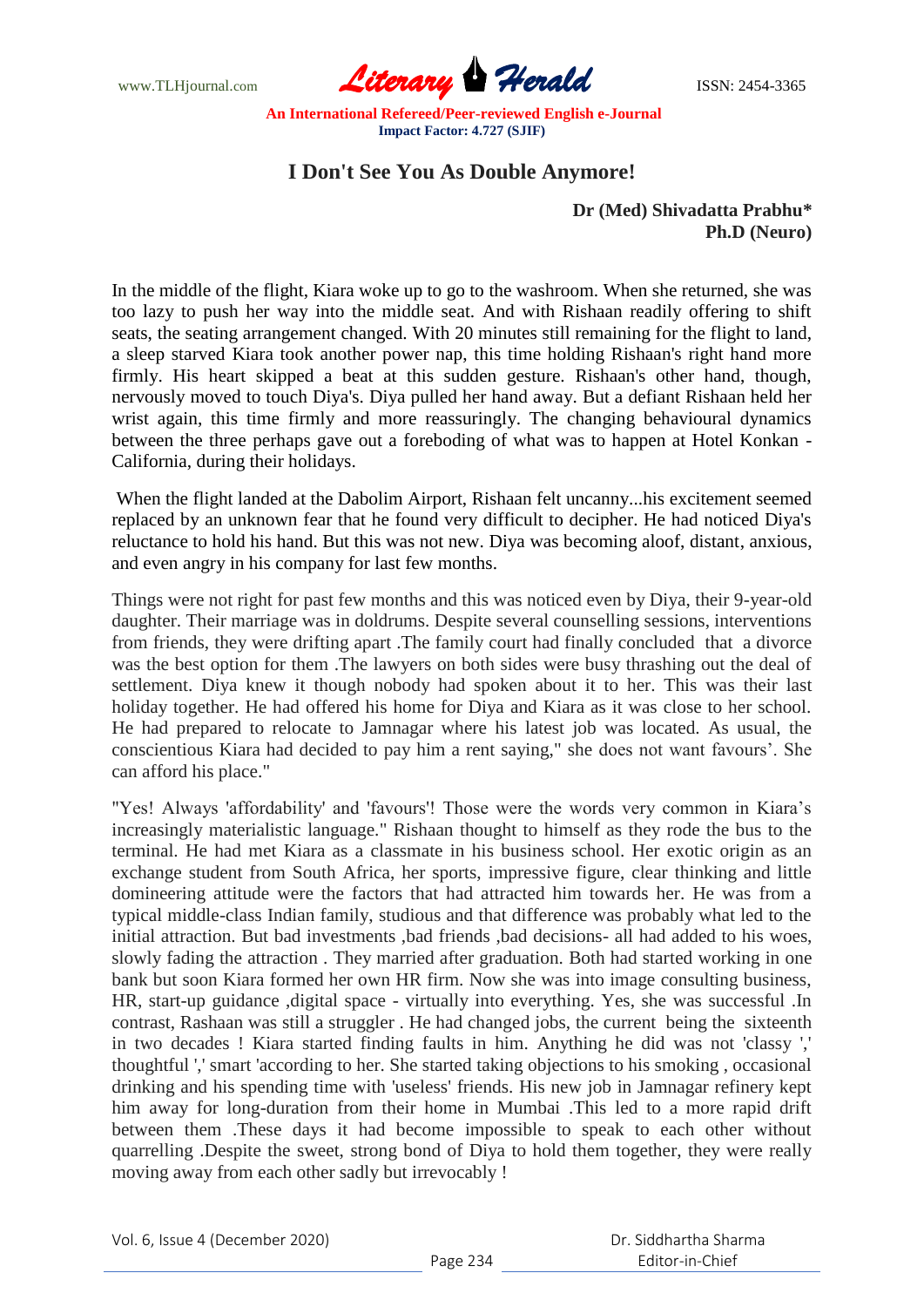www.TLHjournal.com **Literary Herald Herald ISSN: 2454-3365** 

This was to be the last holiday together . Then he would move permanently to rental accommodation in Jamnagar. The question of Kiara shifting base never arose. She was successful in Mumbai. He knew that Diya as a girl, would always stay with a mother naturally and by the mandate of the law .He was sad by the prospects of rebuilding his life, in his middle age sans the company of loved ones !

They collected bags and moved out of the arrival hall. As usual Pratik aka Patrick was waiting with his car." Good morning "He said cheerily to the group. But he did notice the lack of warmth in their replies. Even the ever-bubbly Diya looked fatigued and disinterested in surroundings. Normally she would be animated, excited during the travel down the winding road to Hotel Konkan California' the boutique small hotel that Patrick's family ran at the edge of the beach.50 km from the airport. It was more famous for the superb fresh sea food served at the restaurant Hotel Konkan California 'also entertained long duration residential guests if they were known to the family. And of course Patrick knew Rishaan, Kiara and Diya since long. Since the time he met them as a newlywed couple on a honeymoon. After Diya's birth the annual retreat in at Hotel Konkan California had become a ritual for the threesome .

In the afternoon, after some rest they went on the beach that touched the backyards of the hotel .Rishaan had suggested Kiara to behave as normal as possible for the sake of their daughter and she had agreed .Diya started making a sandcastle .Kiara helped her ." Come Papa .Join us" Diya said enthusiastically .But one look at Kiara's face was sufficient to inform Rishaan that he was not particularly welcome ." Carry on dear "He said and turned his back to them , walking straight to the waterfront as he wished to avoid seeing Diya's crestfallen eyes.

Time went by. "Let us go see dolphins' Rishaan heard Diya as she walked up to him. They hired a boat and went towards the 'Dolphin Cove'." I don't see any family here "Diya exclaimed as she spotted only a single dolphin surfacing." Must be separated "He said casually but the piercing look that Kiara gave him was sufficient to quieten him suddenly!

"Look there comes the family." Diya shouted. In her excitement, she lost balance and hit her head on the bow." Can't you look after her? She was closer to you "Kiara rebuked Rishaan as she rushed to help her daughter .Diya was momentarily dazed but afterwards looked fine ." Let us go back" Kiara said firmly and they nodded silently.

Back at Hotel Konkan California Diya looked Ok. She had her favourite crab curry a dish Kiara hated. After dinner Diya suddenly complained of headache and vomited. "Must be those stale crabs "Kiara said accusingly" I also see you as double. Everything appears double to me "Diya complained. Both parents dismissed this complaint as Diya's overactive imagination. The y thought she was also stressed by their estrangement! "Go to sleep early "Rishaan told Diya. She agreed and retired. 'There is nothing to do for me thought Rishaan and went out for a stroll alone.

When he returned, he found Kiara in hysterics, Diya unconscious and Patrick by her side." I think she has food poisoning "Kiara screamed. Patrick suggested that they should rush to a hospital." Ambulance? I Kiara enquired." "It will be faster by my car." Patrick replied as he took unconscious Diya in his arms. Rishaan wanted to sit in the back holding Diya but a cold look from Kiara made him sit in front with Patrick. They reached 'Prolife, the multispecialty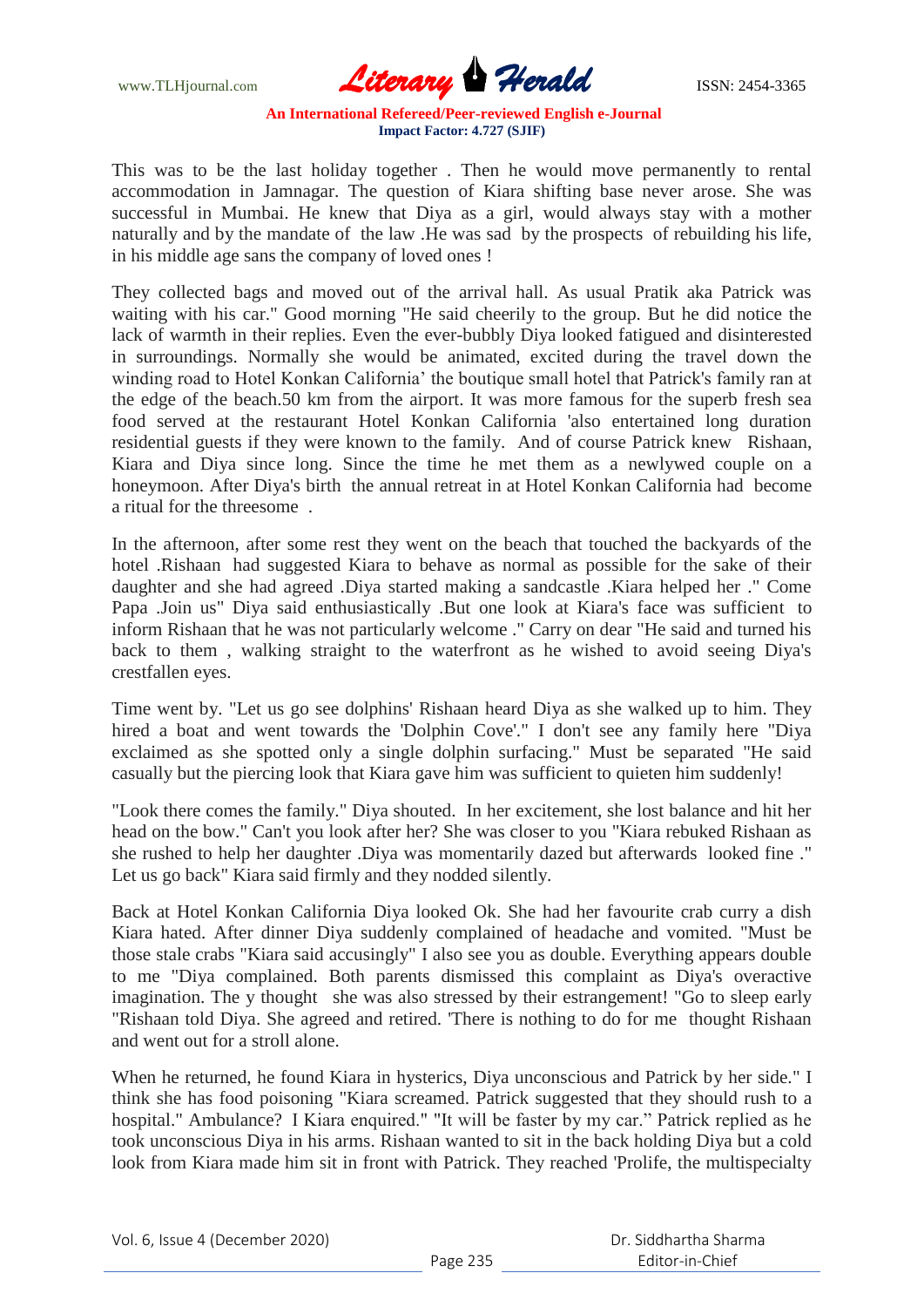www.TLHjournal.com **Literary Herald Herald ISSN: 2454-3365** 

hospital nearby. The emergency physician examined Diya and called the consultant neurosurgeon.' Does not look like food poisoning to me." He informed them.

The neurosurgeon arrived. He quickly examined Diya." Did your daughter complain of double vision? The eye balls are askew. She is unconscious. Let us get a CT scan right away" he ordered. As Diya was shifted to scanning facility both Rishaan and Kiara stood close, but avoided the eye contact and did not exchange a word .They just waited patiently.

Hey! That's an extradural hematoma like I suspected "The neurosurgeon exclaimed as the scans arrived in his consulting room. Kiara and Rishaan made clueless faces at him and the scans." What does that mean?" Rishaan finally gathered enough strength to utter the words." There is a big bleeding inside her skull, between bones and the brain. That is why she is fast sinking into coma. . Look at this displacement, her brain stem is being pushed down." The neurosurgeon explained. By now both Kiara and Rishaan were not interested in technical details." Do something doctor, Do something fast "They urged." That is what I intend to do. Take the blood clot out surgically, stop the bleeding vessel "The neurosurgeon said. "Will she be alright then? "Rishaan asked." Should be, I see no problem. There are no areas of damage inside the brain on this scan "The neurosurgeon said. He asked them to meet the administrator for consent and went upstairs to the operating rooms.

Both could see just a glimpse of Diya as she was wheeled in the lift to reach operating rooms on the upper floor. They waited patiently in the deserted corridor in front of the ICU. The clinical silence was broken only by three things -the rhythmic 'tic toc 'of a nurses shoe as she sauntered in and out of the ICU ,some distant 'swoosh 'as the waves crashed on the sandy beach and muffled words of some ambulance drivers as they sat huddled in the garden and tried to remain awake on the night shift .

Rishaan could not bear the silence anymore. He started off in the direction of hospital canteen located near parking area ." Care for a coffee?" He asked Kiara. Without uttering a word, she nodded and joined him. They crossed the garden and sat at a table. Rahsaan brought two cups of steaming coffee. One black coffee for her and one 'au lait 'for him. Looking at her preferred beverage in her cup Kiara smiled at Rishaan." Thanks "she said in a very dismissive tone. Both continued sipping their coffee in silence. Rishaan was fidgety. All the stress of past few days was making him nervous. Unknowingly his hand went into his pocket and he brought out the cigarette. He was about to light it up but realised the presence of Kiara." Sorry "He apologised, remembering how Kiara hated smell of his cigarettes. "It does not matter now. Why should you bother now?" Kiara retorted in an icy tone." "No! But this is hospital premises," he explained his 'sorry 'and went further away at the edge of the fence. The sea was not far from here and the salty ,nippy air added a flavour to his nicotine ." Things could have been different." He said to himself. " I should have been more sensitive to Kiara .I should have noticed her drifting, her unhappiness with me and my ways "He thought .But with a resolve he removed these thoughts of self-blaming and remorse from his mind .All that mattered right now was Diya's health .Oh God !How he yearned for the feel of her tight hug after he returned home from several days of absence !! In the flight he had purposefully held on to her hand even if Diya became quite uncomfortable. He was perhaps then trying to experience that warmth, engrave that touch, that sensation of togetherness forever in his memory. This was the last vacation together as a family. He also was uncertain how Diya a rapidly growing pre-adolescent, close to her mother would react to the final separation between parents. Would she crumble? Would she hate him after this? Would she